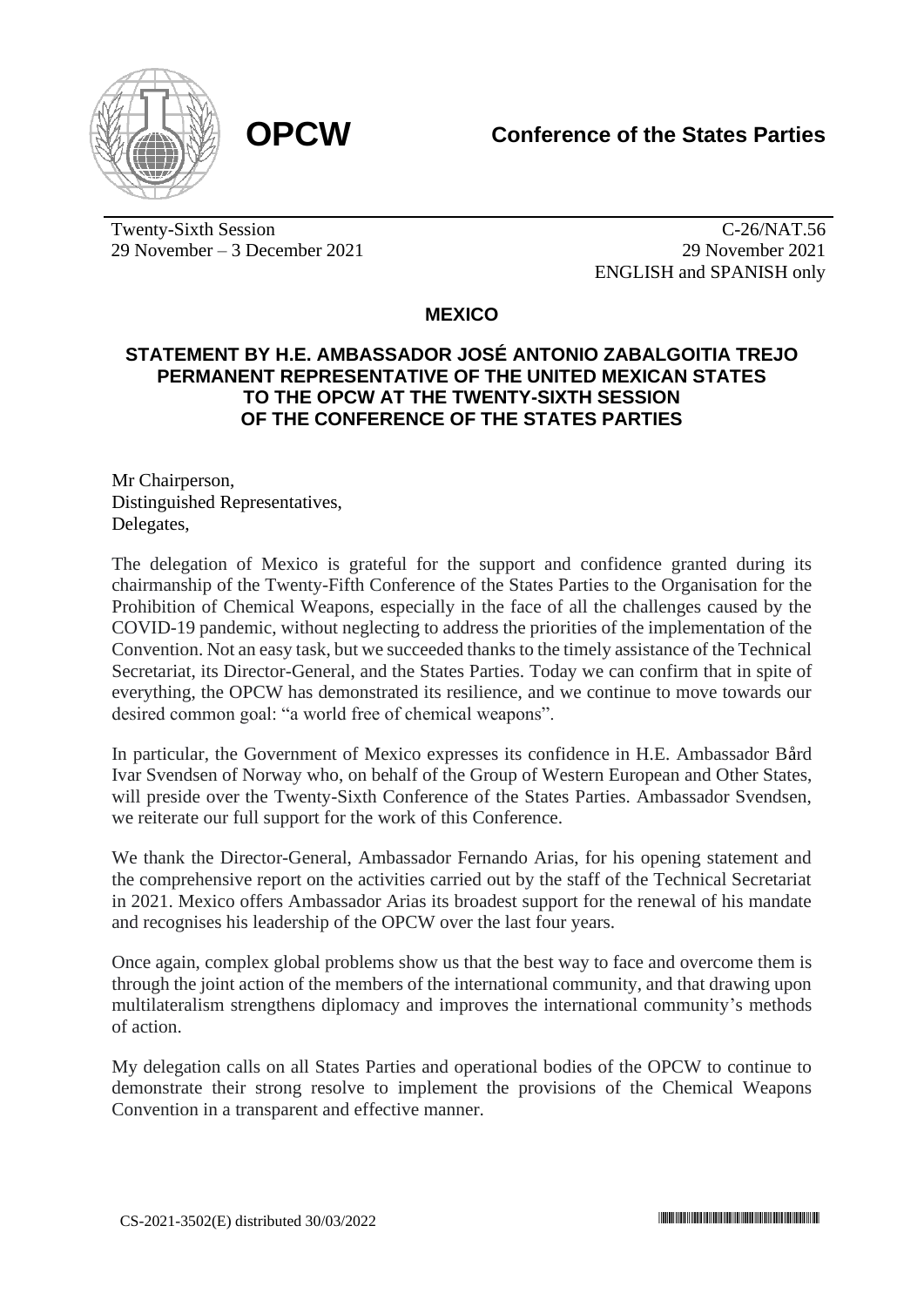C-26/NAT.56 page 2

Mexico is deeply concerned that there are still four States not Party to the Chemical Weapons Convention, especially given the imminent total destruction of declared chemical arsenals. Given that our mission is to eliminate all traces of these weapons, eradicate the threat of their possible use, and live in a world free of the possibility that they will be used again, it is urgent to convince the governments of these countries of the virtues of the Convention.

Mexico, like all the States Parties that have ratified the Convention, strongly condemns the use of chemical weapons by any actor, in any place, and under any circumstances. The use of chemical weapons and other weapons of mass destruction is a serious violation of international law, international humanitarian law, and human rights.

We can build peaceful societies by eliminating weapons of mass destruction and promoting the control of conventional weapons. Today, terrorist groups, mercenaries, and organised crime illegally acquire in the secondary and black markets not only conventional arsenals, but also toxic chemicals, biochemicals, and technical assistance to become more effective in their violent actions.

Within this context of a lack of security due to the risks of the proliferation of weapons of mass destruction, Mexico is also concerned about the illegal and uncontrolled proliferation of conventional weapons, often due to negligence or complicity of companies that profit from their illegal trade.

Mexico has taken note that the only possessor State is making sustained progress in its destruction programme for declared chemical weapons, and that the authorities of that State have affirmed that this process will be concluded without delay on the agreed date. It also recognises Japan's efforts to continue locating and destroying the weapons abandoned in China.

With regard to the elimination of chemical weapons in Syria, Mexico expresses its concern and urges Syria to cooperate fully with the Technical Secretariat of the OPCW, as well as with its Declaration Assessment Team (DAT), the Investigation and Identification Team, and the Fact-Finding Mission, in order to finally resolve the outstanding issues and inconsistencies in its initial statement.

In a spirit of commitment and in compliance with the obligations set out in the Chemical Weapons Convention, Mexico urges Syria to expeditiously issue visas for all members of the DAT and to facilitate the work of the experts in order to prevent any impact on the work of the Organisation, and to cooperate with the OPCW to identify and promptly bring to justice those responsible for using chemical weapons on its territory.

Regarding the case of the poisoning of Mr Navalny, we trust in the ability and good faith of the States involved to openly and diplomatically bridge the gap between their positions so that, with the support of the Organisation, dialogue will clarify all the aspects related to this incident.

The Government of Mexico recognises that the objectives and purposes of the Convention can only be viable if the OPCW has adequate financial support for its Programme and Budget. But at the same time, it appreciates the adjustments to the initial draft budget decision for the 2022 – 2023 biennium.